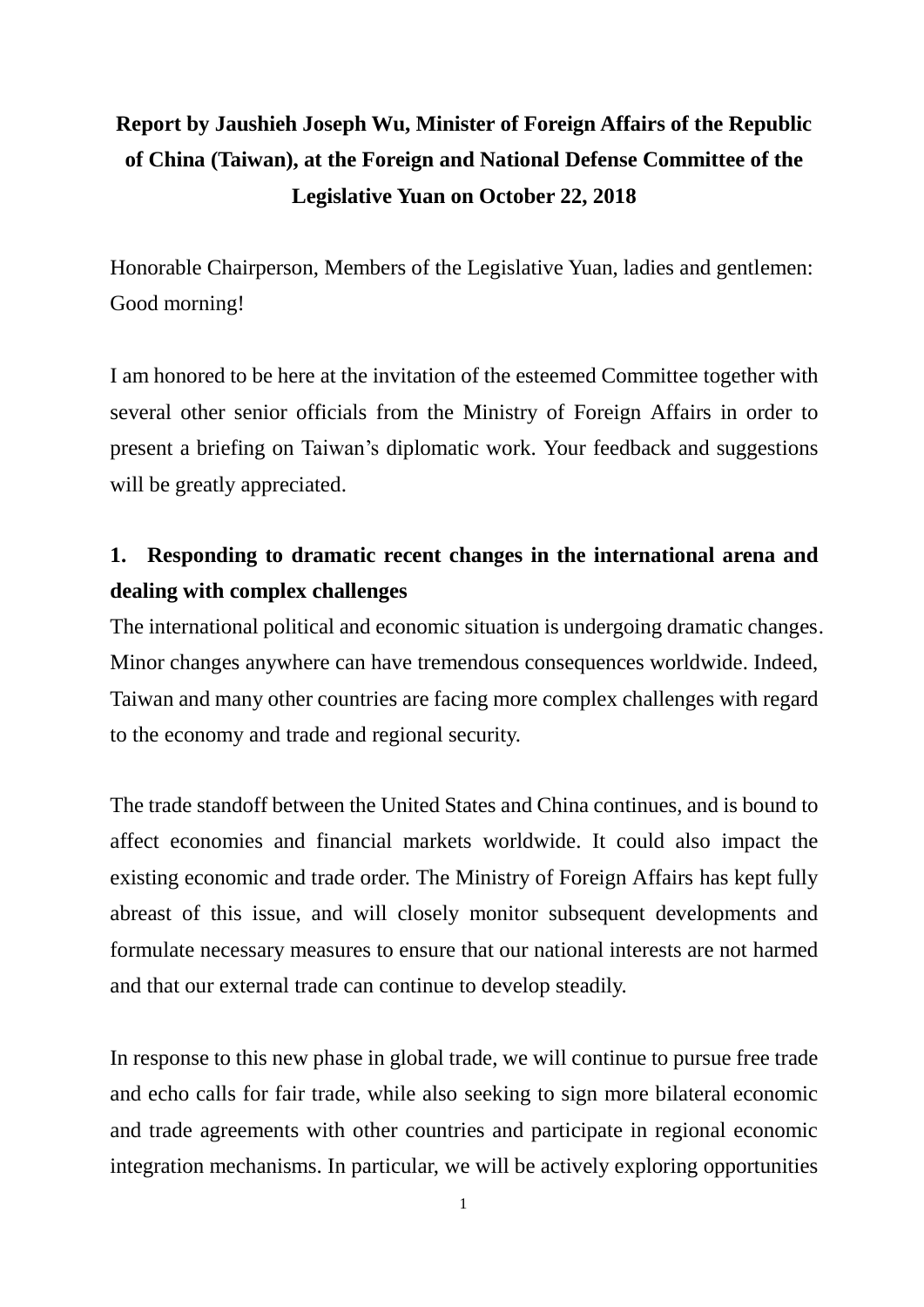to be part of the second wave of entrants to the Comprehensive and Progressive Agreement for Trans-Pacific Partnership (CPTPP).

With regard to regional security, although tensions on the Korean Peninsula have recently eased slightly, countries in the Asia-Pacific are still facing the threat of China's military expansionism—especially in the South China Sea―which has already affected peace and stability in the region.

Meanwhile, the strategic competition between the US and China is intensifying and becoming a long-term trend. The dramatic changes and developments in US-China relations are unprecedented and will have a key impact on international and regional developments, relations across the Taiwan Strait, as well as the future of Taiwan. Under these circumstances, we will work even more closely with like-minded countries to jointly maintain peace and stability in the Asia-Pacific.

The framework of the US Indo-Pacific Strategy is gradually taking shape. As a key member of the Indo-Pacific region, we will continue to strengthen cooperation and dialogue with the US, Japan, India, Australia and other countries, as well as align our New Southbound Policy with the Indo-Pacific Strategy, so as to play an active role in and make contributions to this Strategy. We will cooperate with countries concerned to maintain a free, open and prosperous Indo-Pacific region.

China has continued to promote the One Belt, One Road initiative worldwide, attempting to expand its influence through debt-trap diplomacy and influence neighboring countries with its sharp power, which has aroused great concern and suspicion in the international community. As China is exerting its sharp power, Taiwan is using soft power and warm power, so that the international community squarely faces Taiwan's existence and works with Taiwan to defend common values and foster peace based on freedom and democracy.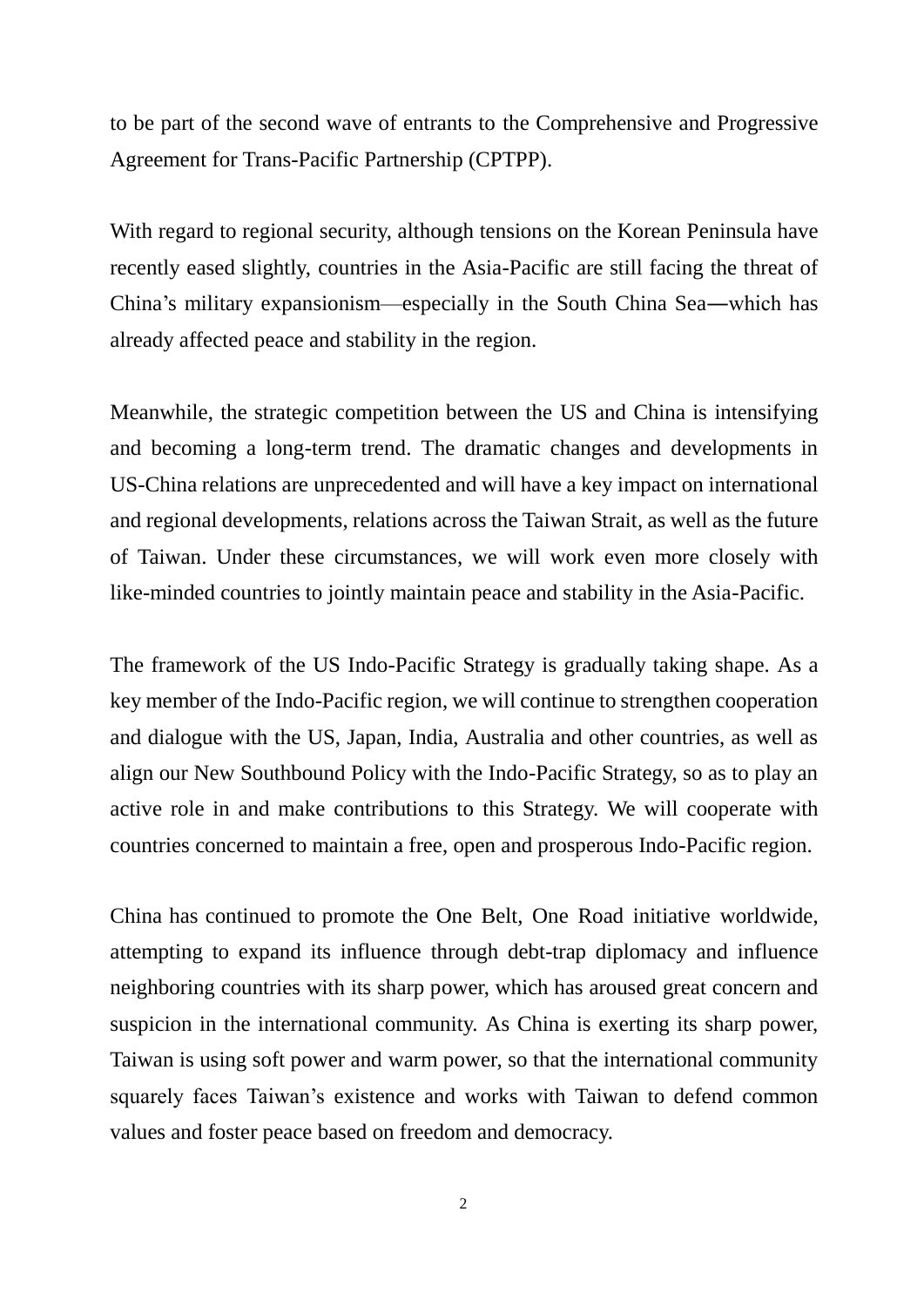Moreover, China has continued to maliciously spread disinformation through online channels in order to influence international public opinion and create internal discord in Taiwan. This new type of political influence operation has already caused a negative impact on the functioning of Taiwan and other democracies. We call on the international community to be more vigilant and jointly address this situation.

#### **2. Responses to China's incessant suppression of Taiwan**

Recently, China has taken away several of our diplomatic allies, dispatched military jets and vessels to circle Taiwan and break through the first island chain, interfered with Taiwan's participation in international organizations such as the World Health Organization (WHO), pressured international enterprises such as airlines to adopt demeaning designations for Taiwan, and forced the East Asian Olympic Committee to revoke Taichung City's right to host the 2019 East Asian Youth Games. The incessant efforts to intimidate Taiwan in the military and other spheres have demonstrated that China is exerting more pressure, broadening the scope, and acting with greater frequency in its suppression of Taiwan. Indeed, China is unilaterally undermining the status quo of peace and stability across the Taiwan Strait.

However, Taiwan will not succumb to such pressure. On the contrary, external pressure will strengthen Taiwan's resilience. Attempts to alter the peace across the Taiwan Strait will not be accepted by the 23 million people of Taiwan and the international community. Likewise, any initiative that contradicts common values will not be approved of or supported by the world.

We will continue to implement various tasks related to our steadfast diplomacy, including consolidating relations with diplomatic allies, strengthening ties with like-minded countries, promoting the New Southbound Policy, and expanding our international participation. However, Taiwan will not act rashly and escalate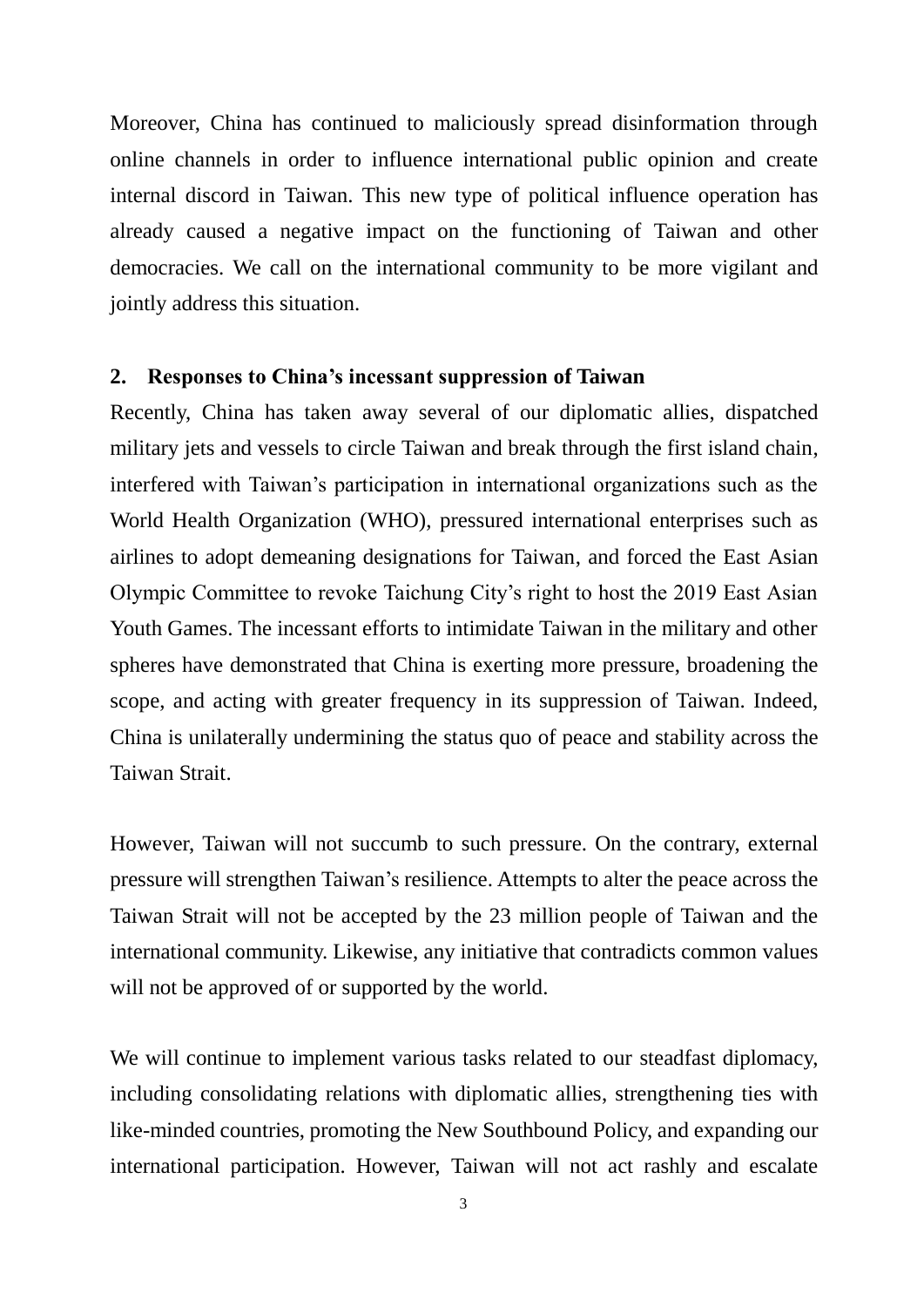antagonism. Nor will we give in to pressure and choose the path of conflict and confrontation. We will neither go against popular will nor sacrifice Taiwan's sovereignty. Rather, we will strive to bolster the international community's recognition of Taiwan as an indispensable partner, make our voice more clearly heard, and showcase our contributions to international endeavors.

### **3. Major recent achievements of our steadfast diplomacy**

## **3.1. Relations with diplomatic allies have deepened.**

In August this year, President Tsai Ing-wen attended the inauguration of Paraguay's new President Mario Abdo Benítez, and also traveled to Belize. These visits were very successful and highlighted the cordial diplomatic relations with these countries. President Tsai and her delegation also engaged in interactions with leaders and representatives of other diplomatic allies as well as countries with which we do not maintain diplomatic relations. The trip demonstrated the importance Taiwan attaches to its diplomatic partnerships, emphasized our staunch commitment to values of freedom and democracy, and underscored our determination to further engage with the international community.

Just a few days ago, Vice President Chen Chien-jen, serving as President Tsai Ing-wen's special envoy, led a delegation to the Holy See to attend the canonization of Pope Paul VI and several others. He also had an audience with Pope Francis. On behalf of the government and people of Taiwan, as well as all the Catholic faithful in our country, Vice President Chen conveyed his admiration for the Pope and invited him to make a pastoral visit to Taiwan to further enhance bilateral interactions and diplomatic ties.

Last month, I led a delegation to the annual meeting of the Pacific Islands Forum (PIF) in Nauru. We interacted with leaders of delegations from our allies, including five Heads of State and one Foreign Minister, as well as delegations from like-minded countries. On behalf of our government, we announced the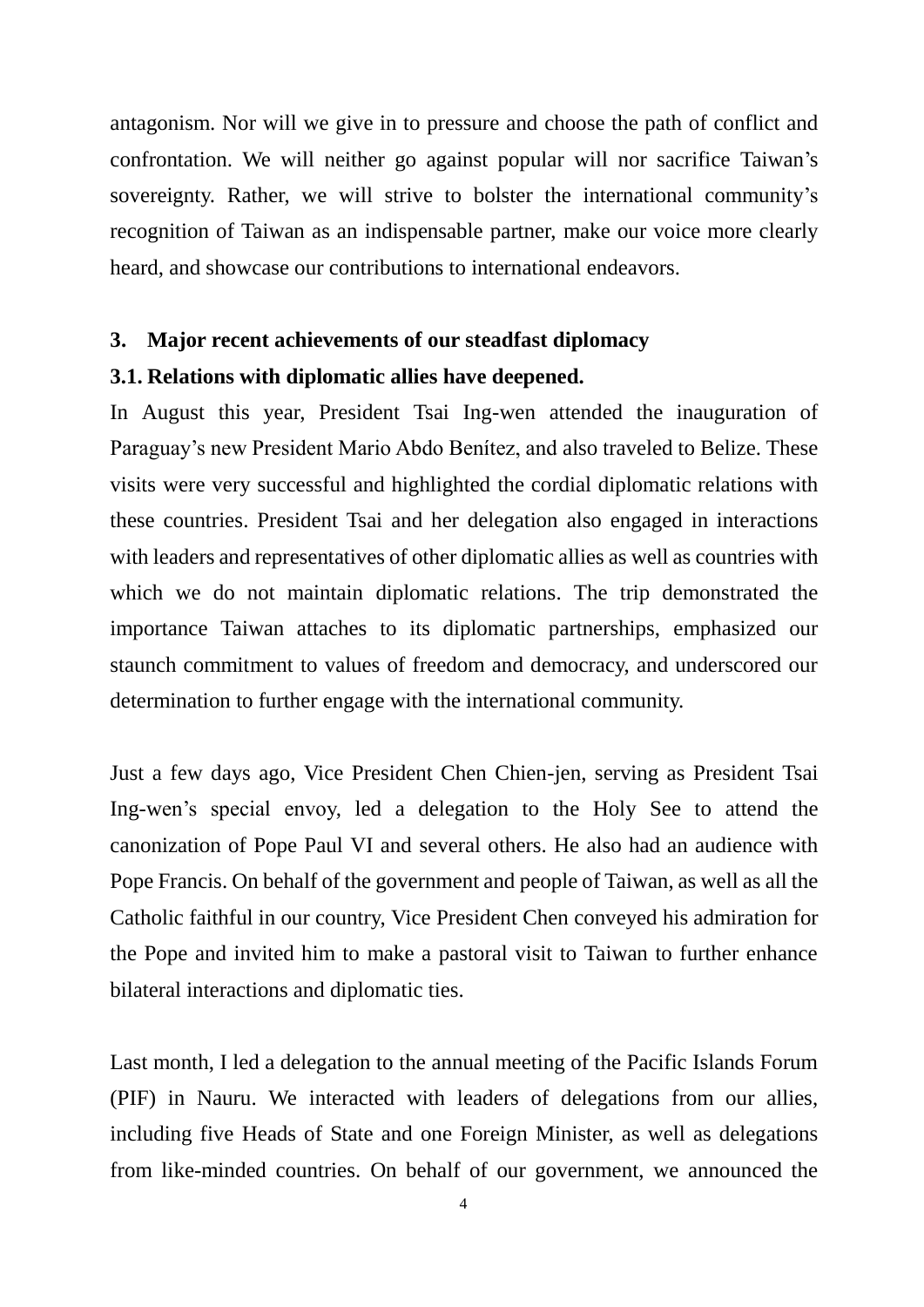establishment of the Taiwan/R.O.C.—Pacific Islands Forum Special Medical Fund, with funds of US\$2 million, so as to strengthen ties with countries in the Pacific and deepen cooperation with allies in the region.

In the meantime, high-levels officials from our diplomatic allies have continued to visit Taiwan recently, proving that they support and value relations with Taiwan. They include Paraguay President Mario Abdo Benítez, Saint Lucia Prime Minister Allen Chastanet, Saint Christopher and Nevis Governor-General Sir Tapley Seaton, Marshall Islands President Hilda C. Heine, King Mswati III of the Kingdom of Eswatini, Haiti President Jovenel Moïse, Nauru President Baron Divavesi Waqa and Solomon Islands Prime Minister Rick Houenipwela.

#### **3.2. Taiwan-US relations are advancing steadily.**

The Taiwan-US partnership continues to advance steadily. We again thank the US government for continuing to show staunch support for Taiwan. In a speech at the Hudson Institute in Washington, DC, on October 4, Vice President Mike Pence recognized Taiwan's democratic achievements and reiterated US commitment to the Taiwan Relations Act. Meanwhile, Secretary of State Mike Pompeo, in a speech at the Indo-Pacific Business Forum of the US Chamber of Commerce in July to unveil the economic vision underpinning the Indo-Pacific Strategy, stated that "in Taiwan, economic development went hand-in-hand with creating an open and democratic society that blossomed into a high-tech powerhouse." And Secretary of Defense James Mattis, speaking at the Shangri-la Dialogue in June in Singapore, reiterated that the US would uphold the Taiwan Relations Act, voiced US opposition to any unilateral effort to alter the status quo across the Taiwan Strait, and expressed the US insistence that any resolution of differences should accord with the will of the people on both sides of the Taiwan Strait.

When President Tsai made transit stops in the US during her trip to Paraguay and Belize, she was accorded high-level courtesy and treatment by the US government.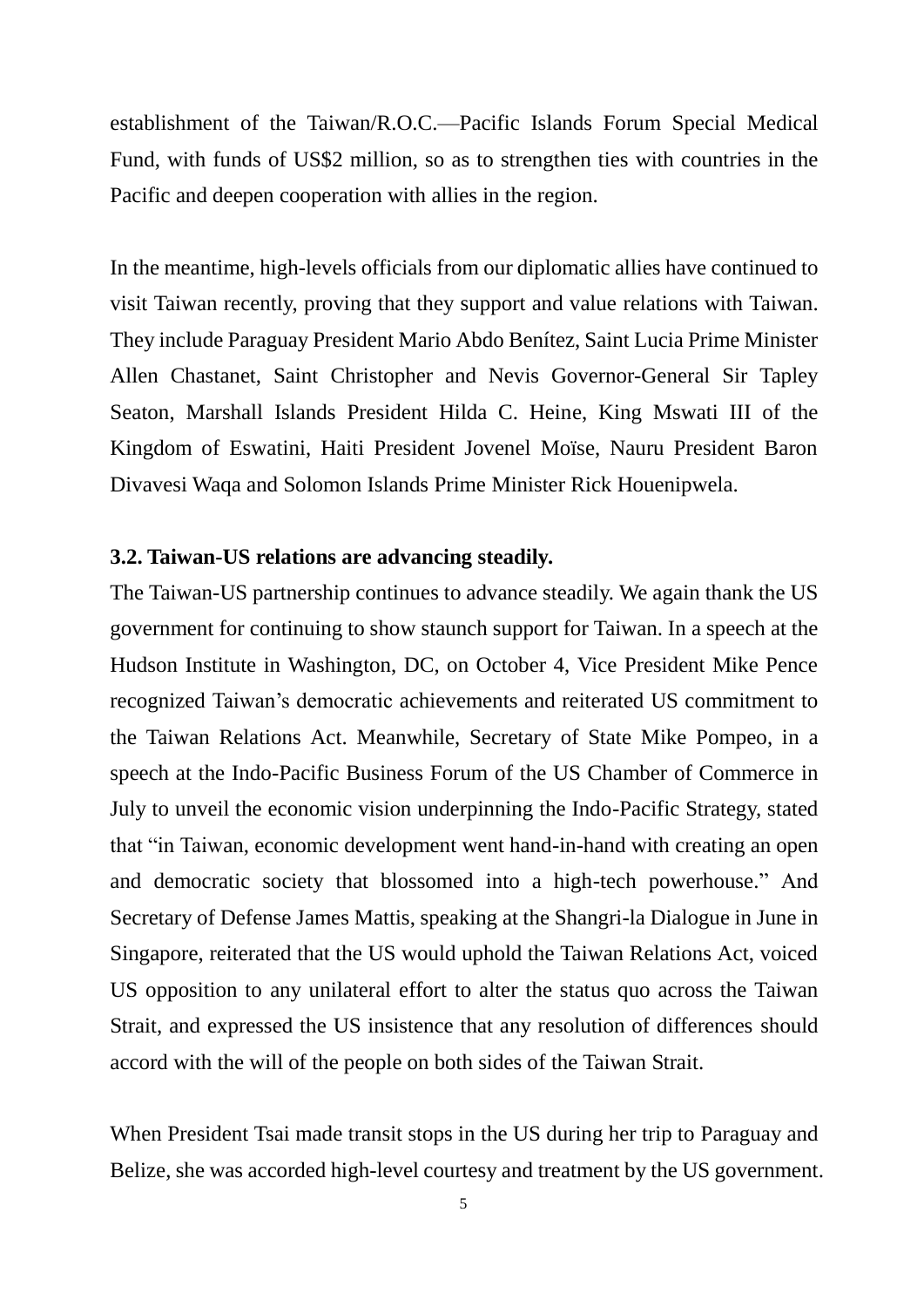The US also allowed our traveling media to conduct interviews and publish reports during these transit stops, allowing the public to immediately witness and gain a better understanding of the close and cordial ties between Taiwan and the US.

In August, the White House issued a statement concerning the termination of diplomatic relations between El Salvador and Taiwan, expressing its grave concern and reiterating its opposition to Beijing's destabilization of the situation in the Taiwan Strait. This marked the first time that the White House issued a statement in response to China taking away one of Taiwan's diplomatic allies.

In addition, the US government sent Assistant Secretary of State for Educational and Cultural Affairs Marie Royce to attend the dedication ceremony of the new AIT office complex in Neihu in June this year, underscoring its firm commitment to and longstanding friendship with Taiwan, and reflecting the importance of the Taiwan-US relationship.

In April, the Trump administration approved marketing licenses that will allow US manufacturers to assist us with our indigenous submarine program. Later, in September, it also announced another arms sales package to Taiwan, worth US\$330 million. This has underscored the priority placed by the US on Taiwan's security.

The National Defense Authorization Act (NDAA) for fiscal year 2019—signed by President Trump on August 13—contains numerous provisions supportive of endeavors to strengthen Taiwan's defense and combat preparedness and conduct exchanges in the areas of national defense and security. This reflects the consensus that exists between the US executive and legislative branches on the issue of enhancing Taiwan-US security cooperation.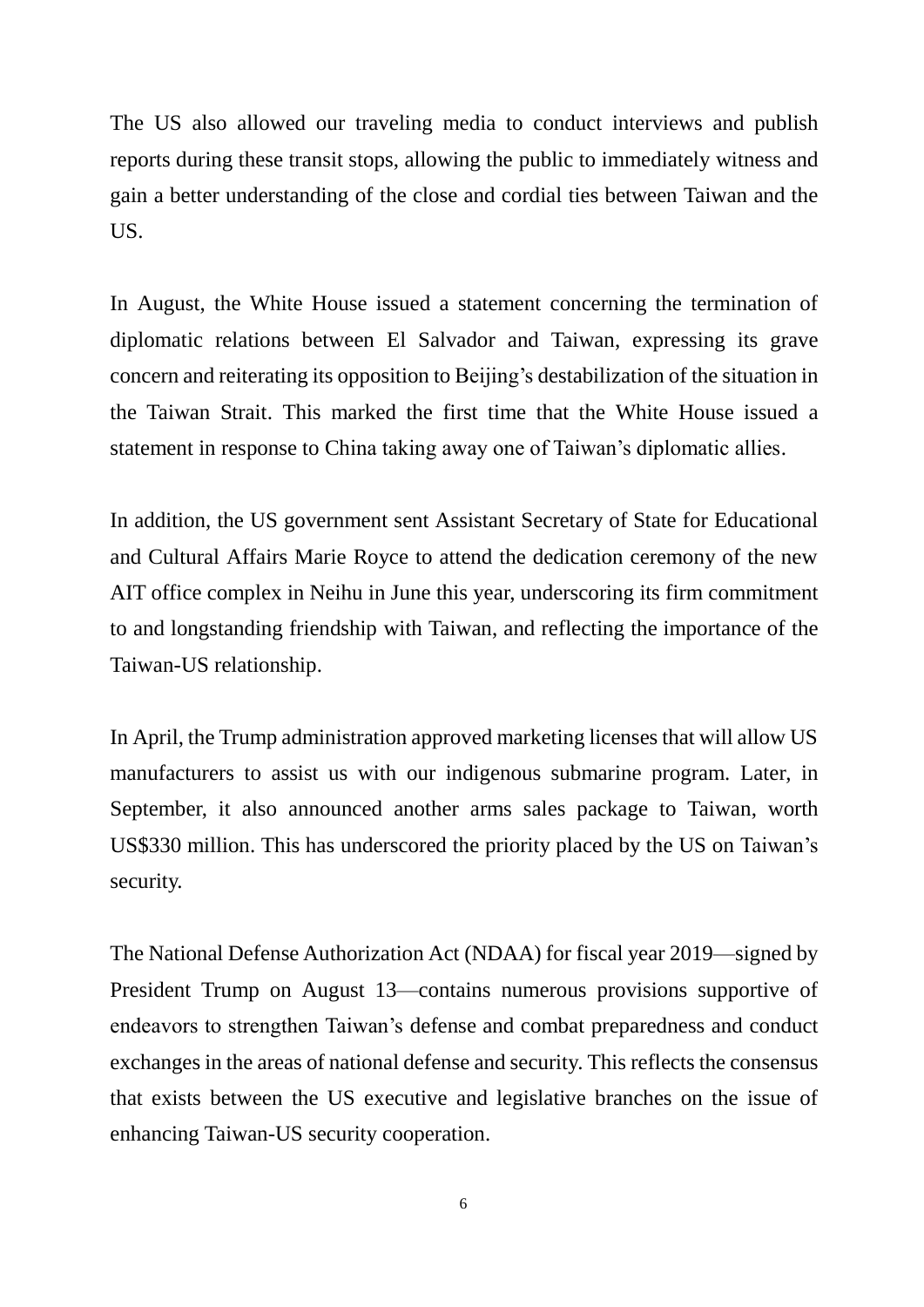In 2018 so far, 13 Members of the US Congress have visited Taiwan, including Senator James Inhofe (R-OK), Cochair of the Senate Taiwan Caucus, and Senator Cory Gardner (R-CO), Chairman of the Foreign Relations Subcommittee on East Asia, the Pacific and International Cybersecurity Policy. These visits have demonstrated the US Congress's staunch backing of Taiwan.

In addition, under the Global Cooperation and Training Framework (GCTF), Taiwan and the US in August held the first international course on combating cross-border crime and identifying forged currency and passports. Also under the GCTF, Taiwan and the US last week cohosted an international workshop on defending democracy through media literacy. And in July, senior Taiwan government officials were once again invited to the US Department of State in Washington, DC, to attend the Ministerial to Advance Religious Freedom.

#### **3.3. New Southbound Policy continues to bear fruit.**

The New Southbound Policy continues to bear fruit. In the first half of this year, citizens from partner countries made 1,288,904 visits to Taiwan, a 17% increase compared to the same period last year. As a result of intensive joint efforts by our Ministry and relevant Representative Offices overseas, our trade with partner countries reached US\$56.83 billion in the first six months of 2018, up 5.8% over the same period in 2017. Furthermore, the number of students from partner countries who came to Taiwan for long- or short-term study in the first half of the year amounted to 40,999, meaning that we have already reached our goal for 2018 of increasing this number by 20%.

With the support of our Ministry, the Taiwan-Asia Exchange Foundation officially began operations on June 1 this year. In addition to organizing the Yushan Forum and promoting institutionalized and multitrack regional dialogue platforms, the Foundation also strives to consolidate ties between domestic and overseas think tanks, foster the development of young leaders, and bolster cooperation and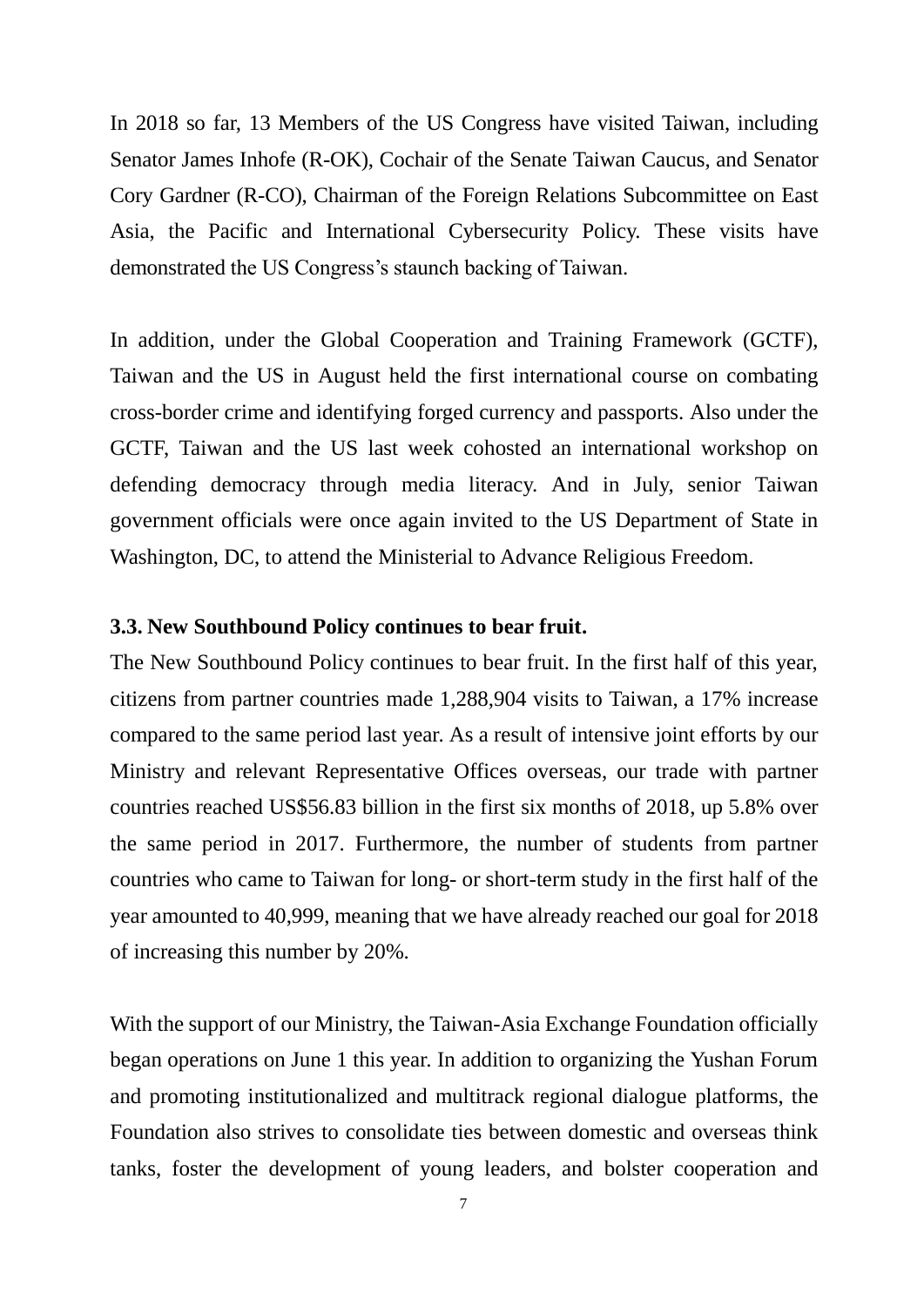exchanges among NGOs.

The second edition of the Yushan Forum was held a few days ago in Taipei, attended by representatives from 30 countries hailing from both the public and private sectors. They included two Nobel Peace Prize recipients, namely Kailash Satyarthi and former South African President Frederik Willem de Klerk. The event allowed attendees to witness Taiwan's commitment and efforts in carrying out the New Southbound Policy.

#### **3.4. Taiwan-Japan relations continue to gain momentum.**

Relations between Taiwan and Japan continue to advance. Over the past year, Taiwan and Japan have faced many similar issues, including challenges brought about by extreme weather. In addition to expressing concern for and condolences to each other, the two countries have become heavily involved in improving disaster prevention and rescue work.

A committee established to jointly develop potential markets overseas by Taiwan and Japan held its first meeting this June in Tokyo. The two countries started promoting comprehensive cooperation on trade, intellectual property and tariffs, which will constitute a friendly environment for cooperating Taiwanese and Japanese businesses to explore third-country markets. They pledged as well to continue to enhance bilateral economic and trade cooperation.

The Fourth Summit on Taiwan-Japan Exchanges was held in Kaohsiung on July 7, the first time the event was held in Taiwan. While 118 councilors from 22 of Taiwan's city and county councils attended the summit, 323 members from 42 of Japan's regional assemblies participated in the event. This marked a record high level of Japanese participation. Together, the participants issued the Kaohsiung Proclamation, in which they declared that Taiwan and Japan would work together to promote tourism and that Japan would support Taiwan's participation in the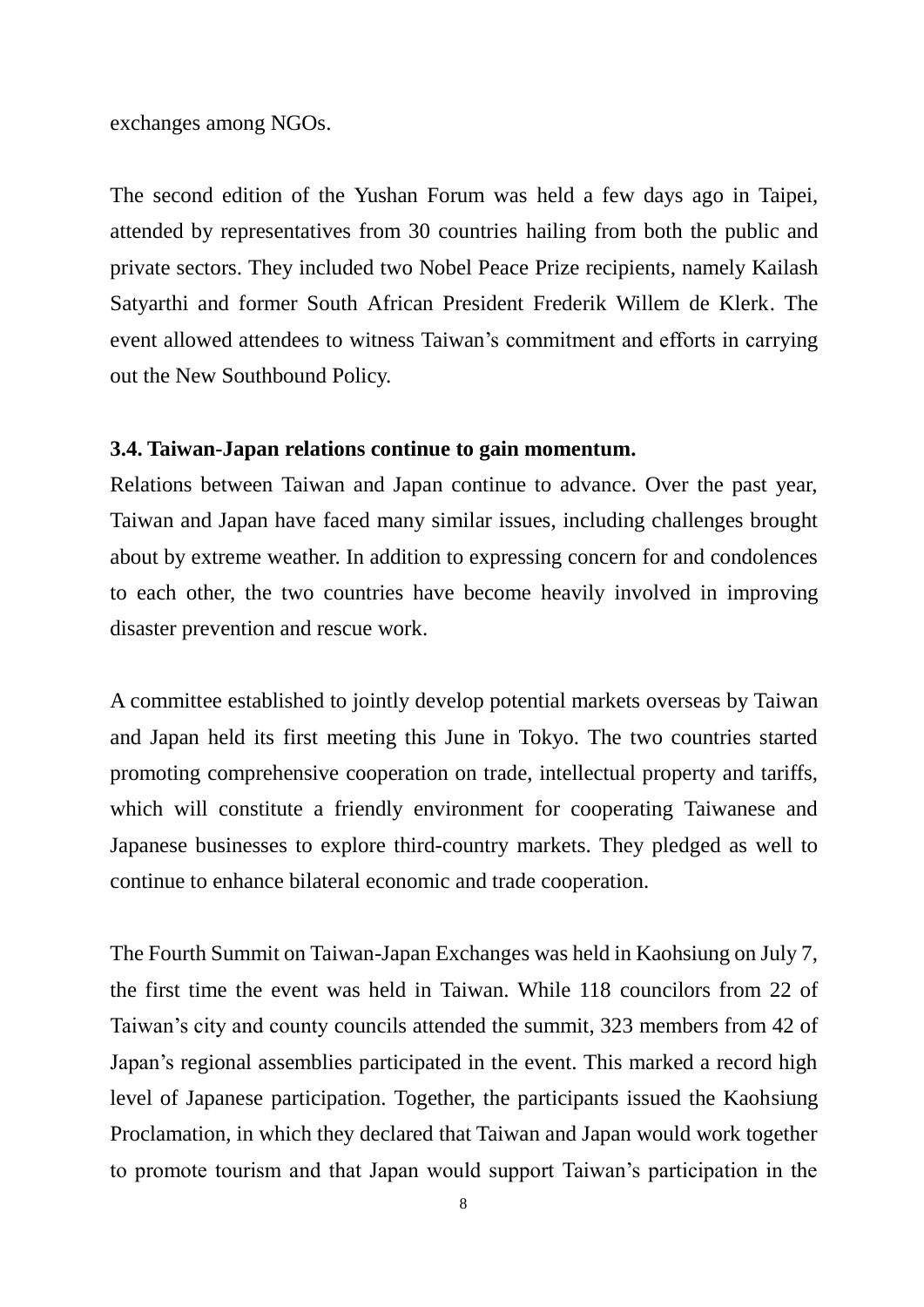Comprehensive and Progressive Agreement for Trans-Pacific Partnership (CPTTP) and related international organizations.

#### **3.5. Taiwan-Europe relations continue to move forward stably.**

Relations between Taiwan and Europe continue to enjoy stable growth. To date, Taiwan has signed 16 agreements, MOUs, and joint statements or proclamations with European countries. This includes the first bilateral industrial cooperation agreement, namely the Administrative Arrangement on Cluster Cooperation.

The European Parliament adopted a resolution on May 30, 2018, calling on the European Commission to expedite preparations for negotiations with Taiwan on a bilateral investment agreement. In September, the European Parliament approved the *Report on the State of EU-China Relations* calling on the EU and its member states to urge China "to refrain from further military provocations towards Taiwan and endangering peace and stability in the Taiwan Strait." It also reiterated support for Taiwan's meaningful participation in international organizations and the launch of negotiations on a bilateral investment agreement with Taiwan.

Moreover, in a first, President Tsai delivered a prerecorded speech in September during a seminar at the European Parliament organized by the European Federation of Taiwanese Associations. In July, President of the Legislative Yuan Su Jia-chyuan led a delegation to visit the United Kingdom, France and Sweden to engage in parliamentary diplomacy. He was accorded high-level courtesy during these trips, and became the first ROC Legislative Yuan President to visit the French National Assembly.

With regard to our relations with the Holy See, in addition to another visit to the Vatican by Vice President Chen Chien-jen, His Holiness Pope Francis sent a congratulatory message to President Tsai Ing-wen on the occasion of the 2018 National Day through a Note Verbale of the Apostolic Nunciature in Taiwan.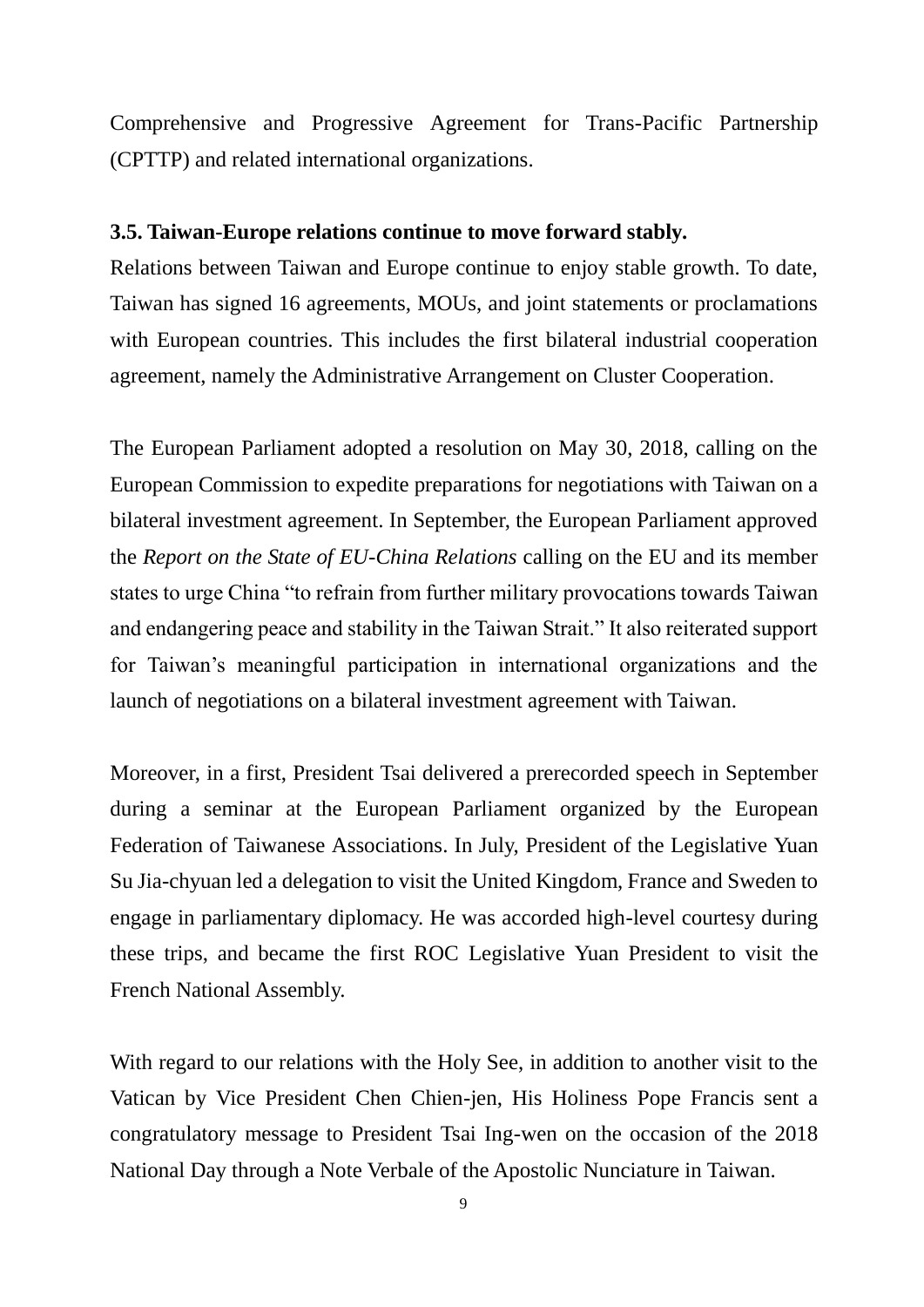#### **3.6. Striving for international participation**

MOFA continues to press for participation in international organizations. As for our goal to participate in the United Nations, this year we continued to adopt a multipronged approach to convey our 23 million people's strong desire and hope to take part in the UN system. This year, 17 of our allies lent support to our cause. In all, 12 made remarks in support of Taiwan at this year's UN General Debate, while 12 submitted a joint letter to the UN Secretary-General. Honduras, Guatemala and Paraguay sent individual letters, while the Holy See dispatched a representative to participate in the delivery of the joint letter. The Guatemalan foreign ministry tweeted an affirmation of our contributions to the implementation of the Sustainable Development Goals.

I penned an op-ed entitled "UN Global Goals: Taiwan Can Help," and our overseas offices released several other similar articles. These were published 176 times in major media worldwide, a new record in comparison with past years' efforts. I also spoke on our appeal for our UN participation in an interview with the *New York Times*. We released a short video entitled *An SDG A Day* to showcase Taiwan's commitment to the SDGs. This video has been viewed over 14 million times worldwide, and has been shared by the Japan-Taiwan Exchange Association and the Australian Office in Taipei. We are therefore spreading our appeal effectively to the international community.

Taiwan is a full member of the Asia-Pacific Economic Cooperation forum (APEC). We have always been an active participant in APEC, as it is the most important economic forum in the Asia-Pacific region. The theme of this year's APEC Meeting is "Harnessing Inclusive Opportunities, Embracing the Digital Future." President Tsai Ing-wen has asked Dr. Morris Chang, the founder of Taiwan Semiconductor Manufacturing Co., Ltd., to serve as her Representative at the 2018 APEC Economic Leaders' Meeting in Papua New Guinea in November.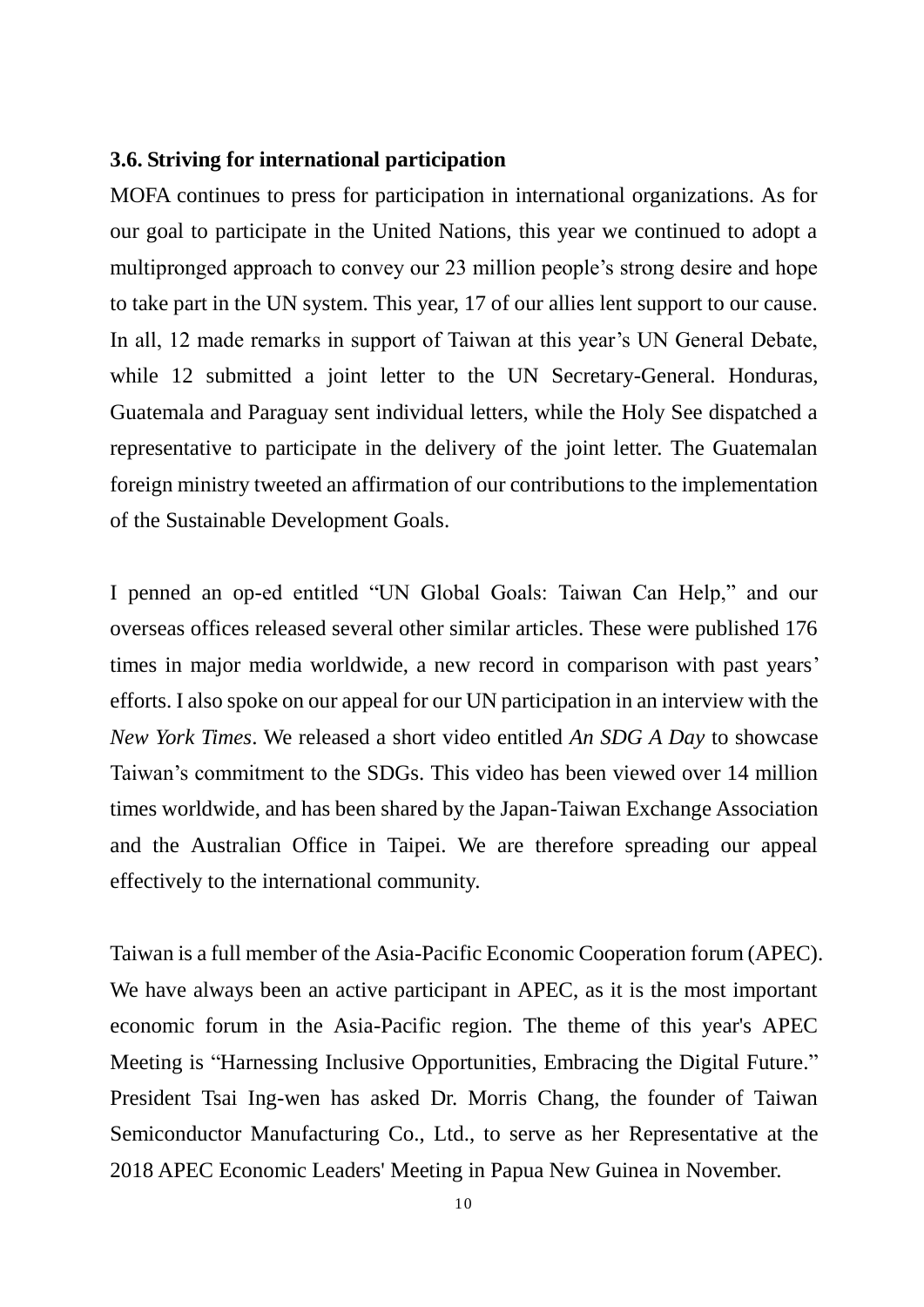#### **3.7. Proactive steps to make our voice heard internationally**

MOFA continues to employ a variety of approaches to help the world hear Taiwan's voice. Since taking office, I have been active in this effort, giving 25 interviews to such mainstream international media as the *Washington Post*, CNN, BBC, National Public Radio, Sankei Shimbun, *The Economist*, and Reuters.

In the realm of social media, MOFA launched a Facebook page last July and has since attracted over 27,500 followers, a number that continues to grow steadily. MOFA started its official Twitter account April 16, and has sent 923 tweets as of today. We now have 12,000 followers and post an average of five tweets per day. The account has caught the attention of the international media and reached more than 6.5 million users, among them key international journalists and scholars at think tanks. We launched an Instagram account July 21 aimed at attracting younger people and promoting Taiwan's beauty and soft power. This account has gained over 3,000 fans; our images are regularly viewed by 10,000 people.

#### **4. Promoting current elements of steadfast diplomacy**

Today, we face a complex international landscape and a variety of severe challenges. MOFA will continue to push forward with items related to steadfast diplomacy such as:

#### **4.1. Consolidating ties with our diplomatic allies**

Our current priority is to maintain ties with our 17 diplomatic allies. We will continue to promote mutual visits by high-ranking officials and increase our investments in these countries, including through official development assistance (ODA). Such investment will help their economic, political and social development. We will not, however, engage in pointless competition with China through checkbook diplomacy.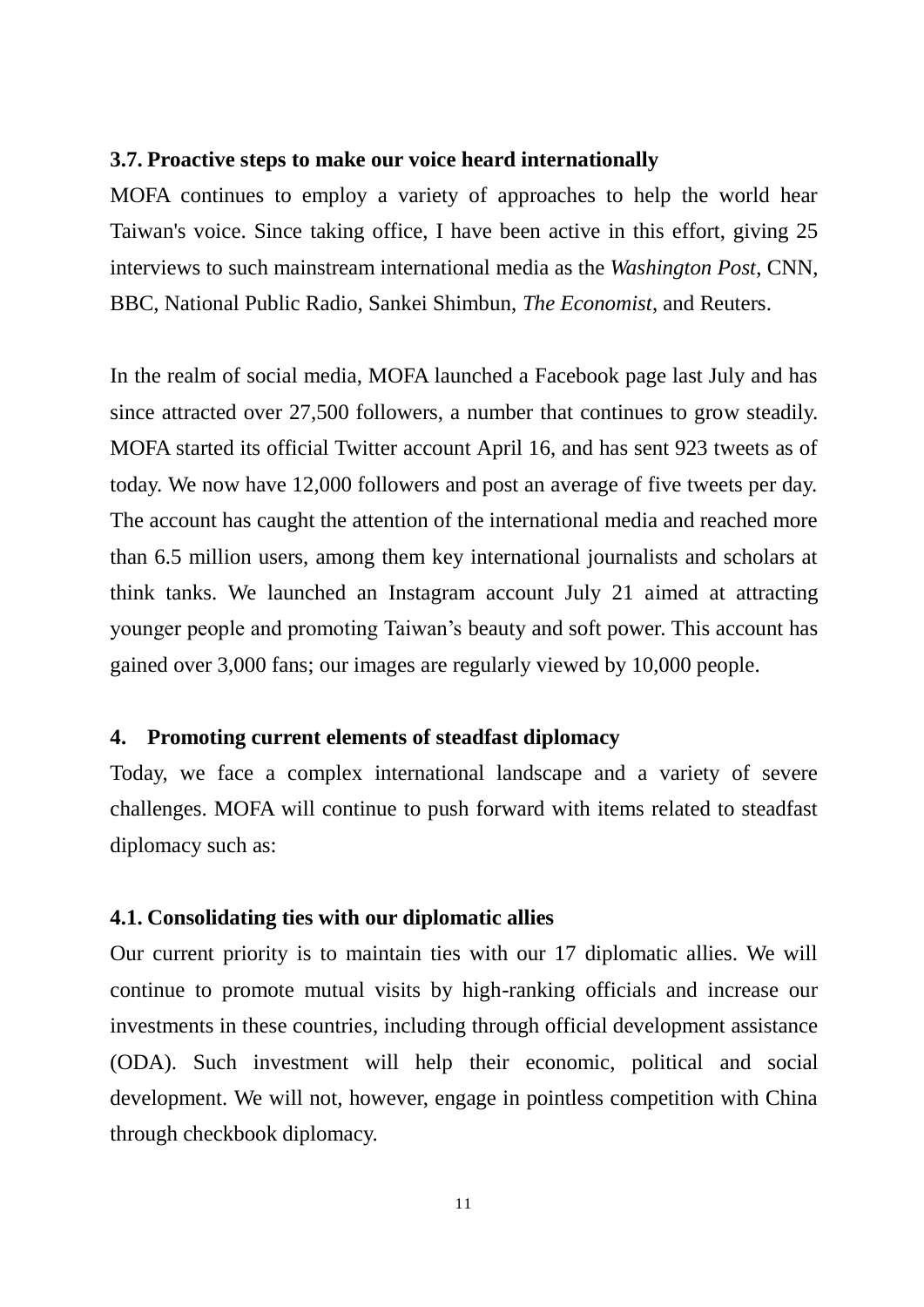#### **4.2. Strengthening relations with like-minded countries**

We will continue to strengthen relations with like-minded countries such as the United States, Japan, European nations, Canada, Australia and New Zealand, and continue to engage them in dialogue on trade, investment, security, health care, environmental protection, information security, and antiterrorism. We will work with them to address challenges arising from China's military expansion, use of sharp power and dissemination of disinformation.

#### **4.3. Advancement of the New Southbound Policy**

MOFA will make an all-out effort to implement projects for the current phase of the New Southbound Policy. These are directed at the development of human resources, innovation-based industries, regional agricultural cooperation, medical cooperation and industrial supply chains. The creation of policy forums and youth exchange platforms, such as the Yushan Forum and Five Flagship Programs, is part of such efforts. Our efforts will also encompass the five commitments made by President Tsai at the Yushan Forum, namely, helping to nurture and empower the talent this region needs, sharing our experience of industrial development with New Southbound countries, helping New Southbound countries with infrastructure and major development projects, bringing on board our SMEs and NGOs to have them help us realize the Policy, and joining forces with other like-minded countries to strengthen international cooperation in the region. We believe this will contribute to peace, stability and prosperity in the region.

#### **4.4. Increasing international participation**

Based on the principles of professionalism and pragmatism, and hoping to contribute to the international community, we will use all available resources and strengths to bring our creativity into full play in a continuing, active bid to join more international organizations. In the meantime, we will strive to maintain our rights within those organizations to which we already belong. We will also work to expand and deepen our participation in them.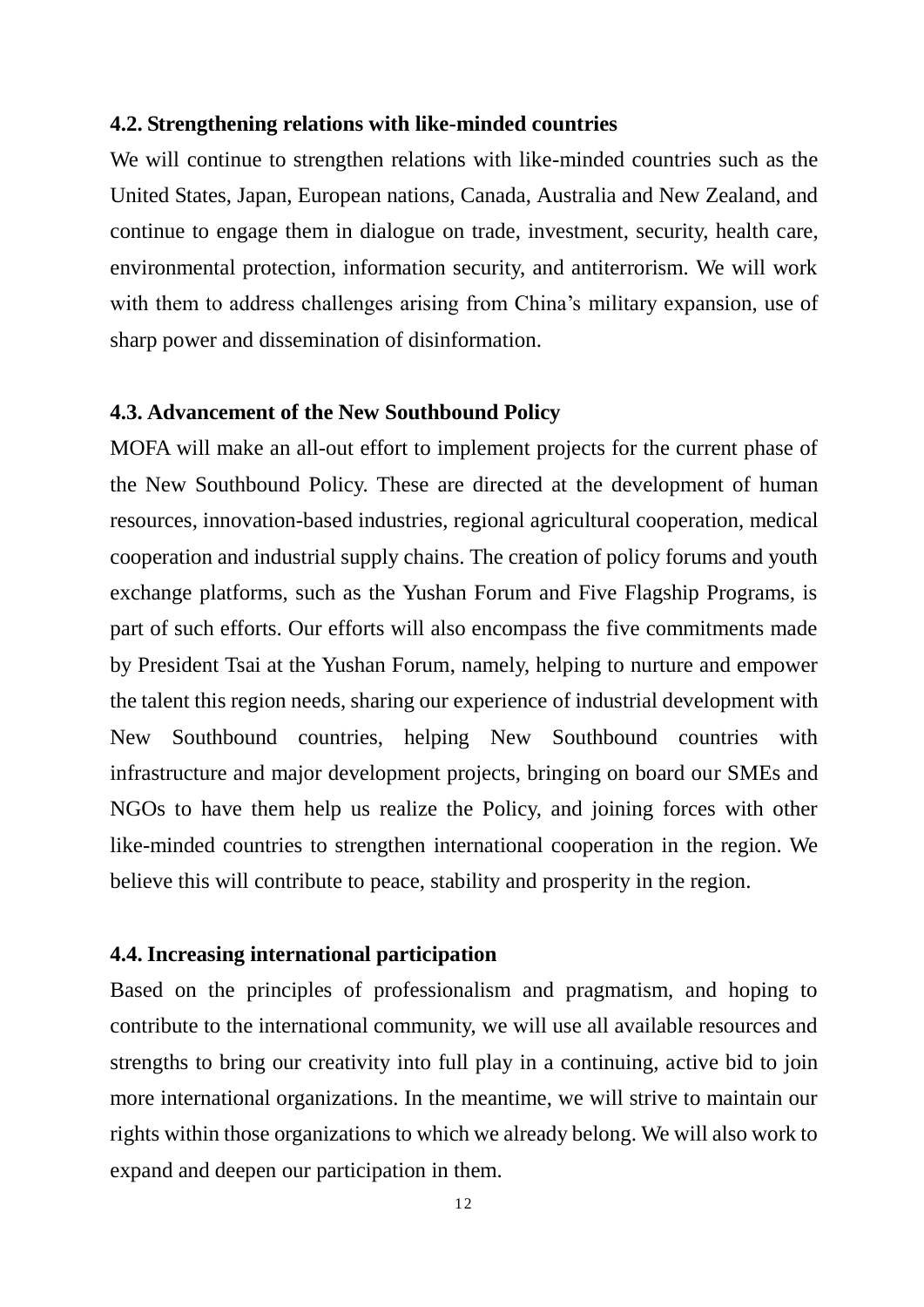## **4.5. Involvement in regional economic integration mechanisms and strengthening regional cooperation**

MOFA will continue to cooperate with the public and private sector in a bid to participate in regional economic integration mechanisms. Our focus is participating in the second round of the Comprehensive and Progressive Agreement for Trans-Pacific Partnership (CPTPP) accession negotiations.

We will also seek to sign more bilateral economic and trade agreements, and continue to make an all-out effort to promote trade diplomacy to enhance our economic power. We will also continue to expand and strengthen cooperation with friendly countries in the region by promoting the New Southbound Policy and aligning with the Indo-Pacific strategy, even as we work to join the CPTPP.

#### **4.6. Having our voice heard internationally**

We will continue to promote Taiwan's soft power and warm power in the international arena. We will help the world gain a better understanding of Taiwan, and let our voice be heard by the international community. In particular, we will make better use of new media platforms, including Facebook, Twitter and Instagram. This will strengthen our public diplomacy and help Taiwan's voice be better heard internationally.

#### **4.7. Fulfilling our international obligations**

In addition to continuing to assist the development of our diplomatic allies, MOFA will also continue to work with other democracies to contribute to the international community on global issues of shared concern such as regional security, health care, climate change, humanitarian care, humanitarian relief, antiterrorism and information security.